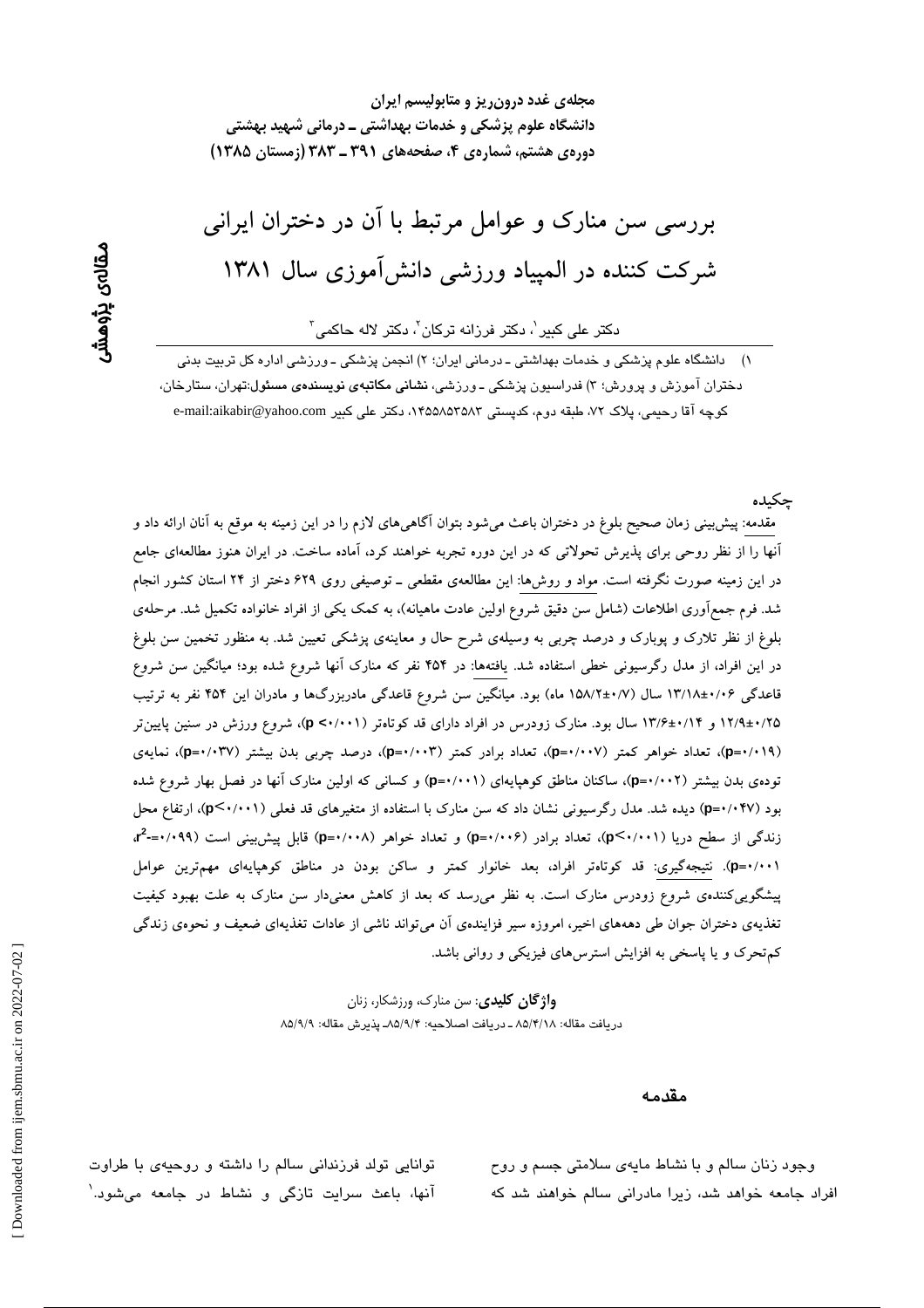پیشبینی زمان صحیح بلوغ در دختران باعث میشود بتوان آگاهی های لازم در این زمینه را به موقع به آنان ارائه داد و آنها را از نظر روحی برای پذیرش تحولاتی که در این دوره تجربه خوا*ه*ند کرد، آماده ساخت.<sup>۲</sup> از سو*ی* دیگر تعیین زمان بلوغ باعث می شود بتوان والدین و مربیان مدارس را آگاه ساخت تا بدانند که چه مسایلی را در چه زمانی به فرزندان و دانشآموزان خود آموزش دهند. پاسخ به این سؤالها با یافتن عوامل مرتبط با سن شروع منارک تا حد زیادی امکانپذیر خواهد بود. در مطالعههایی که در این زمینه در ایالات متحده انجام شد، در طول ۱۷۵ سال گذشته هر دهه، ۱ تا ۳ ماه از زمان بلوغ کاسته شده است. سن بلوغ در دختران ایالات متحده ۸ تا ۱۳ سالگی میباشد.<sup>۲</sup> زنان ورزشکاری که تمرینهای خود را از سنین پایین شروع میکنند، در منارک خود دچار تأخیر هستند.<sup>۴</sup> در ایران هنوز مطالعهای جامع در این زمینه انجام نشده است. مقایسه*ی* زمان بلوغ در گروههای مختلف ورزشکاران میتواند از این جهت کمک کننده باشد که اگر ورزش خاصی باعث تسریع در بلوغ شود میتواند استفادهی درمانی در افرادی داشته باشد که در معرض بلوغ دیررس هستند و اگر ورزش خاصی باعث تأخیر در بلوغ شود میتواند استفادهی درمانی در افرادی داشته باشد که در معرض بلوغ زودرس هستند.

برخی مطالعههای مشابه در نقاط مختلف دنیا معتقد به تأخیر زمان بلوغ در بسیاری از رشتههای ورزشی شامل ژىمناستىك،<sup>7-0</sup> تنىس،<sup>0</sup> شنا<sup>^۰۵</sup> رقصىياله<sup>۹</sup> و غيره ھستند.

### مواد و روشها

این مطالعهی مقطعی ـ توصیفی در دختران ورزشکار ایرانی متولد سالهای ۱۳۶۹–۱۳۶۲ شرکت کننده در المپیاد ورزشی دانشآموزی کشور در سال ۱۳۸۱ انجام شد. حجم نمونه با پیش فرض ۰/۰۵=α حداکثر اختلاف قابل قبول با میانگین واقعی ۰/۰۷۸ انحراف معیار و با استفاده از فرمول برآورد یک میانگین معادل ۶۲۹ نفر برآورد شد. با توجه به تأثیر عواملی از جمله خصوصیتهای آب و هوایی، منطقهی زندگی (روستایی یا شهری)، ارتفاع محل زندگی از سطح دريا، موقعيت جغرافيايى و تماس با نور خورشيد، نمونهگری از استانهای مختلف کشور که دارای شرایط آب و هوایی و جغرافیایی متفاوتی بودند انجام شد. بنا بر این از استان های مختلف از جمله همدان (۴۹ نفر)، قم (۴۲ نفر)،

تهران (۹ نفر)، فارس (۱۲ نفر)، هرمزگان (۱۸ نفر)، بوشهر (۲۰ نفر)، خوزستان (۷۹ نفر)، آذربایجان شرقی (۴۲ نفر)، آذربایجان غربی (١٠ نفر)، كرمانشاه (٢٩ نفر)، سیستان و بلوچستان (۹ نفر)، مرکزی (۱۰ نفر)، قزوین (۱۸ نفر)، لرستان (١٩ نفر)، اصفهان (١٩ نفر)، سمنان (١۴ نفر)، گيلان (٣٣ نفر)، مازندران (۳۲ نفر)، گلستان (۱۱ نفر)، یزد (۲۳ نفر)، زنجان (٣۴ نفر)، ایلام (٢٢ نفر)، اردبیل (٢٧ نفر) و خراسان (۴٨ نفر) نمونهگیری به عمل آمد. نمونهگیری به روش احتمالی از نوع تصادفی ساده بود. رشتهی ورزشی این ورزشکاران والیبال [٢٠۵ نفر (٣٢/٤٪)]، بسكتبال [١٤۶ نفر (٢/٢٤٪)]، هندىال [۱۲۷ نفر (۲۰/۲٪)]، بدمینتون [۹۱ نفر (۱۴/۵٪)] و پینگ پنگ [۴۰ نفر (۶/۴/)] بود.

متغیرهای مورد بررسی عبارت بودند از مرحلهی بلوغ یستانها<sup>ا</sup> و رشد موهای ناحیهی یوبیس<sup>اا</sup> بر اساس مرحله بندي تانر،""` وزن، قد، فشارخون، سابقهي بيماريهاي قلبي، ریوی، کلیوی، تیروئید، دیابت و داروهای مصرفی، درصد چربی بدن که توسط کالبیر<sup>iv</sup> در محلهای شکم<sup>۷</sup> درست زیر و کنار ناف، قسمت میانی عضلهی سهسر بازو<sup>ن</sup> و کتف<sup>ii</sup> اندازهگیری شد. این اطلاعات توسط دو پزشک زن کاملاً هماهنگ جمعآوری شد.

به منظور تعیین درصد چربی بدن این افراد سه عدد به دست آمده توسط کالیپر با هم جمع شد. اگر این مجموع کمتر از ۲۵ میلی متر بود، درصد چربی بدن کمتر از ۷٪ در نظر گرفته شد و فرد لاغر محسوب گردید. اگر این مجموع ۴۸-۲۵ میلی،متر بود، درصد چربی بدن ۱۵–۱۲٪ درنظر گرفته شد و قابل قبول قلمداد شد. اگر این مجموع بیشتر از ۴۸ میلی متر بود درصد چربی بدن بیشتر از ۱۵٪ در نظر گرفته و فرد چاق محسوب شد.

فرم جمعآوری اطلاعات شامل محل زندگی در دوران کودکی از نظر ارتفاع از سطح دریا (کوهستانی، کوهیایهای و کویری)، آب و هوا (گرمسیر، معتدل و سردسیر)، منطقهی زندگی (روستا یا شهر) و میزان تابش آفتاب (آفتابی، نیمه آفتابی یا ابری)، نوع رشتهی ورزشی، مدت زمان شروع

i-Thelarche

- ii- Pubarche
- iii-Tanner stage iv-Caliper
- v-Abdomen
- vi-Triceps
- vii- Sub scapula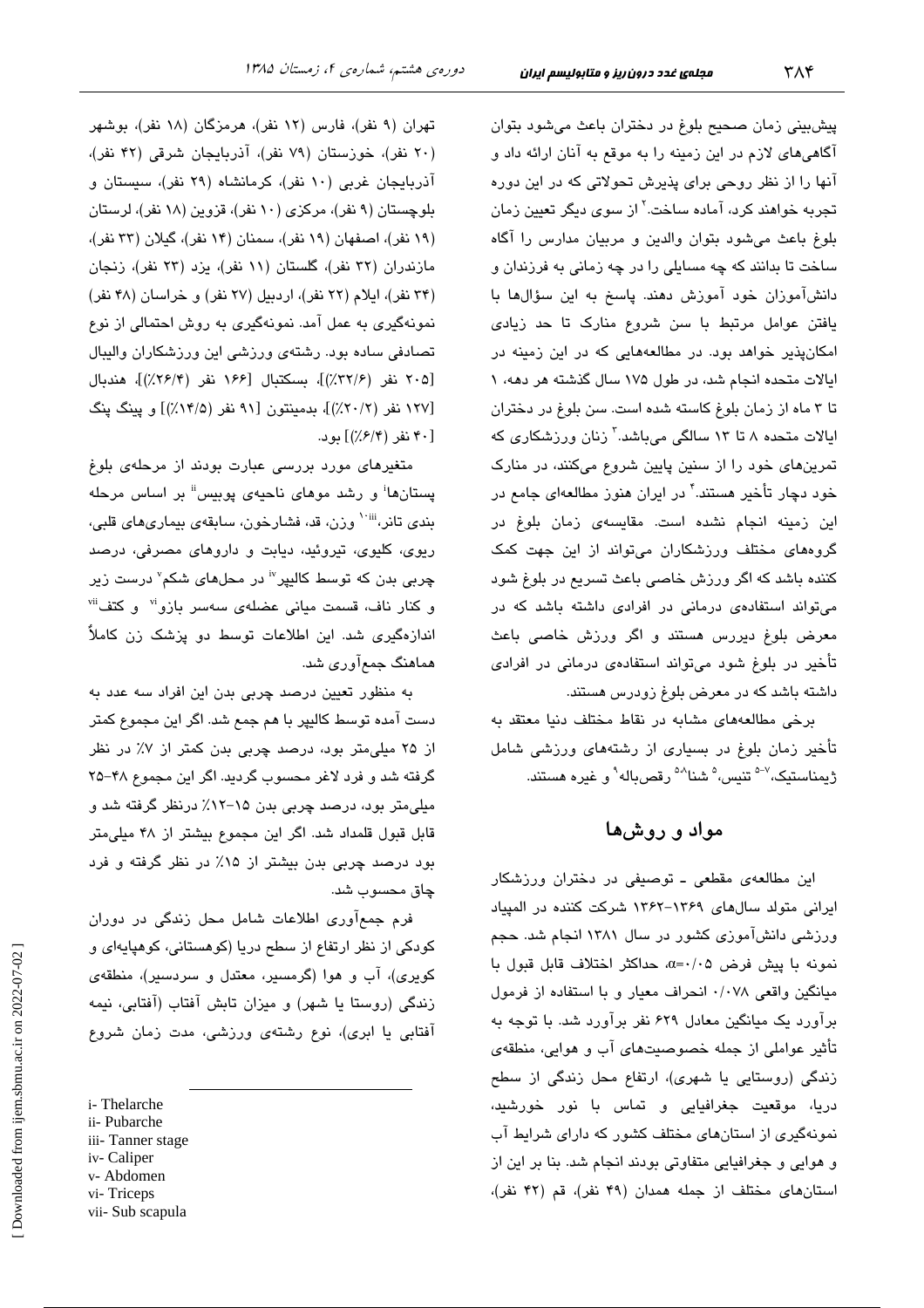ورزش در هفته قبل از شروع قاعدگی، گراوید<sup>:</sup> و پاریته" مادر، تعداد خواهران و برادران (بُعد خانوار)، سیگاری غیرفعال بودن<sup>ان</sup>، ردهی تحصیلی، سن دقیق شروع اولین عادت ماهیانه، وزن بدو تولد، میزان افزایش وزن مادر طی حاملگی، استرسهای پیش آمده در زندگی در زمان قبل از بلوغ، سن تقریبی شروع اولین عادت ماهیانهی مادر و خواهران، مادربزرگها، خالهها و عمهها، تعداد خاله، دایی، عمه و عمو و درآمد ماهیانهی خانواده نیز توسط افراد مورد بررسی همراه با یکی از افراد خانواده قبل از اعزام به مسابقات تکمیل شد. این فرم با هماهنگی قبلی به مراکز همهی شهرستانها فرستاده شده بود و از شرکتکنندگان در این الميياد خواسته شده بود تا قبل از حضور در اين مسابقات این فرم را تکمیل کنند.

در تجزيه و تحليل اطلاعات از شاخصهاى ميانگين، میانه، نما، انحراف معیار، آزمونهای آماری مجدوز خی، من،ويتني، كروسكال واليس، فريدمن، آزمون واريانس يك طرفه، ضرایب همبستگی اسپرمن، کندال، فای، اتا، کرامرز و برای تخمین سن بلوغ در این افراد، از مدل رگرسیونی خطی گام به گام <sup>۱۰</sup> به وسیلهی نرمافزار SPSS 11. 5 استفاده شد.

در مورد رعايت نكات اخلاقى، ضمن بي خطر بودن كامل روش انجام كار و محفوظ ماندن مشخصات افراد مورد بررسی، پای بندی به اصول اعلامیهی هلسینکی در تمام مراحل طرح توسط محققان رعايت شد.'` معاينه و شرح حال نیز توسط پزشک همجنس صورت گرفت.

#### بافتهها

در این مطالعه ۶۲۹ دختر ۱۲ تا ۱۹ ساله از مقاطع مختلف راهنمایی و دبیرستانی استانهای مختلف کشور بررسی شدند. میانگین سن دختران مورد بررسی ۱۸۷/۶±۰/۸ بو د.

شایعترین رتبهی تولد، فرزند سوم بود که ۲۰/۷٪ از کل جمعیت مورد بررسی را تشکیل داد. میانهی رتبهی تولد در

i- گراوید عبارتست از حاملگی (زنده، مرده و سقط).

iii-Passive smoker

iv-Stepwise linear regression model

خانواده، ۳ بود. میانهی تعداد هم برادران و هم خواهران این افراد ٢ نفر بود. میانهی بعد خانوار خانوادهی دختران و خانوادهی مادری و پدری این افراد به ترتیب ۵، ۷ و ۷ نفر بود. بر اساس مقدار چربی زیر پوستی، ۳ نفر (۰/۵٪) لاغر (کمتر از ۲۵ ملل متر)، ۳۰۰ نفر (۴۸/۲٪) متوسط (۴۸-۲۵ میلی متر) و ۳۲۰ نفر (۵۱/۴٪) چاق (بیش از ۴۸ میلی متر) بودند.

میانگین وزن بدو تولد این افراد ۲/۲±۰/۰۴ کیلوگرم بود. ۲۶ نفر در بدو تولد (۶/۹٪) کمتر از ۲/۲ کیلوگرم و ۱۳ نفر (۳/۴٪) بیشتر از ۴/۵ کیلوگرم بودند. میانگین وزن و قد فعلی این افراد ۵۳/۶±۰/۳۳ کیلوگرم و ۱۶۱/۵±۰/۲۷ سانتی متر بود. میانگین نمایهی توده بدنی<sup>،</sup> در این افراد ۲۰/۵±۰/۱ کیلوگرم بر مترمربع بود. ۹۵/۲٪ این افراد دارای نمایهی توده بدنی کمتر از ۲۵ کیلوگرم بر مترمربع بودند.

افزایش وزن مادر طی حاملگی این فرزندان در ۷۶ نفر (۲۴/۱٪) بیشتر از ۱۰ کیلوگرم و در ۲۴۰ نفر (۷۵/۹٪) کمتر از ۱۰ کیلوگرم بود. در ۲۰۲ مورد (۲۲/۶٪) حداقل یک فرد سیگاری در خانواده وجود داشت. سن شروع ورزش در این افراد در ٣/٧٪ کمتر از ٧ سالگی، در ٧۶/۵٪ ١٢-٧ سالگی و در ۱۹/۸٪ بعد از ۱۲ سالگی بود. میانگین سن شروع ورزش ۰/۸±۰/۰۹ سال و محدودهی آن از ۳ تا ۱۶ سالگی متغیر بود. ۴۲/۲٪ افراد از سن ۱۱ سالگی ورزش را شروع کرده بودند. میانگین زمان ورزش در هفته ۶/۵±۰/۲۱ ساعت (محدودهی آن ۱ تا ۳۶ ساعت) بود. بیشترین گروه که ۱۶٪ افراد را تشکیل میدادند، ۶ ساعت در هفته ورزش میکردند.

درآمد ماهیانهی خانواده در ۸۳ نفر (۱۴/۷٪) کمتر از ۱۰۰ هزار تومان، ۳۳۹ نفر (۵۹/۹٪) ۲۰۰–۳۰۰ هزار تومان، ۸۷ نفر (۰٫۵/۴٪) ۵۰۰–۵۰۰ هزار تومان و ۵۷ نفر (۰٫۱۰٪) بیشتر از ۵۰۰ هزار تومان در هر ماه در سال ۱۳۸۱ بود.

۲۱/۶٪ از افرادی که منارک آنها شروع شده بود سابقهای از استرسهایی از مانند مرگ والدین (۱۲/۳٪)، بیماری (۷/۵٪)، تصادف (٠/٩٪)، اعتياد والدين (٠/٧٪) و طلاق (٠/٢٪) را قبل از شروع قاعدگی میدادند. در مقابل، ١٣/٢٪ از افرادی که منارک آنها شروع نشده بود نیز سابقهای از استرسهایی از مانند مرگ والدین (٨/٩٪) و بیماری (٣/٢٪) را میدادند. تحلیل آماری نشان داد که این اختلاف از نظر وجود استرس

ii- پارتیه عبارتست از تولد یک یا چند نوزاد زنده یا مرده که حداقل ۵۰۰ گرم وزن داشته باشد یا سن حاملگی آنها حداقل ۲۰ هفتهى كامل باشد.

v-Body mass index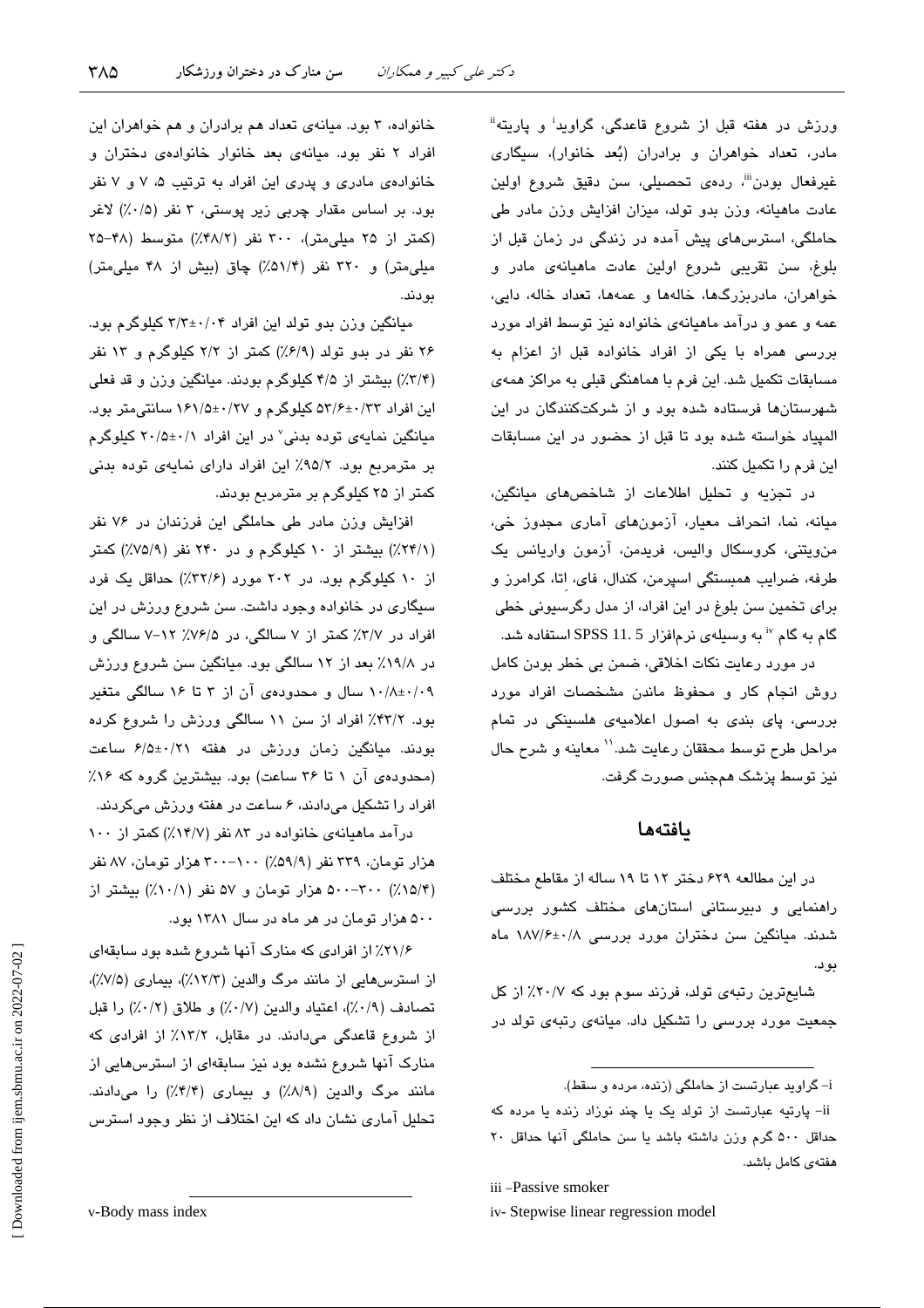(در کل) در کسانی که قاعدگی آنها شروع شده بود با کسانی که قاعدگی آنها شروع نشده بود، معنیدار نبود.

۱۷۵ نفر از این افراد تاریخچهای از قاعدگی نمیدادند. در ۴۵۴ نفر دیگر که منارک آنها شروع شده بود، فصل شروع اولین عادت ماهیانه در ۱۳۱ مورد (۲۵/۸٪) بهار، ۲۱۷ مورد (۴۲/۸٪) تابستان، ۸۶ مورد (۱۷٪) باییز و ۷۳ مورد (۱۴/۴٪) .<br>زمستان بود. میانگین سن شروع قاعدگی در این ۴۵۴ نفر ۱۳/۱۸±۰/۰۶ سال (۱۵۸/۲±۰/۷ ماه) بو د. کمترین و پیشترین سن قاعدگی به ترتیب ۹/۲۵ سال (۱۱۱ ماه) و ۱۸/۱۷ سال (۲۱۸ ماه) بود.

مبانگین سن قاعدگی سایر اعضای خانوادهی این ۴۵۴  $T/7$ نفر به ترتیب در مادرین گها ۱۲/۹±۰/۲/۹، مادر ۱۳/۶±۰/۱۴،  $\Rightarrow$  خواهر اول ۱۳/۷±۰/۱۲، خواهر دوم ۱۳/۷±۰/۱۵، خواهر  $\omega$ سوم ۱۳/۶±۰/۲۲، خواهر چهارم ۱۴/۲±۰/۲۱، خاله بزرگتر ۰/۲/۴±۰/۲۱، خالهی دوم ۱۳/۴±۰/۲۵، عمهی اول ۱۳/۵±۰/۲۵ و عمه دوم: ۱۳/۴±۰/۲۶ سالگی بود.

مبانگین بلوغ بستانها و پوییک پر اساس مرحلهبن*دی*  $\gamma = \frac{1}{2}$ تانر به ترتیب ۲/۷۷±۰/۰۴ و ۲/۸۶±۰/۰۴ بود. درصد افرادی كه بر اساس مرحلهبندى تانر در مراحل مختلف قرار داشتند در جدول ۱ آمده است.

جدول ۱– درصد افرادی که در مراحل مختلف مرحلهبندی تانر قرار داشتند

| بلوغ پوبيک                               | بلوغ پستانها                                                   | <b>Tanner</b> stage |
|------------------------------------------|----------------------------------------------------------------|---------------------|
| $\Lambda$ (% $\Lambda$ / $\tau$ )        | $\mathcal{N}(\mathcal{X},\mathcal{Y})\mathcal{Y}(\mathcal{Y})$ |                     |
| $\Delta Y$ ( $\lambda/\lambda/\lambda$ ) | $Y \setminus \wedge (75)$                                      | ۲                   |
| $\sqrt{2} \cdot (7.80/\Lambda)$          | $\tau\tau\gamma$ ( $\pi$ ۶/۸)                                  | ٣                   |
| $Y \cdot \Delta$ (XTT)                   | $\lambda \Delta$ ( $\lambda \lambda \gamma$ )                  |                     |
|                                          | rr(7.5/9)                                                      | ۵                   |

فاصلهی بین سن شروع منارک و زمان پرسش از این افراد ۳۱/۸±۰/۸۴ ماه بود.

هیچیک از افراد سابقهی بیماری قلبی کلیوی، تیروئید، فشارخون بالا، دبابت، بیماریهای ربوی و با سابقهی مصرف داروهای هورمونی نداشتند.

سن شروع قاعدگی ارتباطی با وزن بدو تولد افراد، افزایش وزن مادر طی حاملگی، وجود فرد سیگاری در خانواده (سيگاري غير فعال بودن)، رتبهي تولد، درآمد ماهيانهي خانواده، وزن فعلي، مدت ورزش در هفته، سن

شروع قاعدگی در مادر، خالهها، عمهها، مادربزرگها و بُعد خانوادهی پدری و مادری، و وجود مشکل قبل از شروع قاعدگی نداشت.

سن شروع قاعدگی ارتباط مستقیمی با قد فعلی (۱۷/ -=r  $(p=+/-\land \gamma)$ و r=۱/۱۱۶)، سن شروع ورزش (۲۱/۱۶=r  $r = \cdot / \sqrt{(\gamma + 1)^2}$  تعداد خواهر (۱۲۸/۱=۲ و (۱۰۰۷=۲ p=۰/۰۰۳) و ارتباط معکوسی با درصد چربی بدن (۰۹۸–r=  $(p=\cdot/\cdot \cdot \tau)$ و (p=۰/۰۳۷ تودهی بدن (۱۴۴/۱-=r و p=۰/۰۰۲ داشت.

مبانگین سن شروع قاعدگے در افرادی که درصد حربے زیر حلدی آنها بیشتر از ۱۵٪ بود به طور معنیداری کمتر از سایرین بود (P=۰/۰۴۲). این عدد در افرادی که درصد چربی  $(4.8)$  در حلدی آنها کمتر از ۰/۷٪  $(7.8)$ ه دستمتر از ۱۵٪ بود به  $\frac{1}{2}$ قر تیب ۱۵۶۰ $\frac{1}{2}$ ۰۲ (۲۰۰۲ $\frac{1}{2}$ ۰۲ ماه بود.

مبانگین سن شروع قاعدگی در افراد ساکن مناطق کوهپایهای ۱۵۳/۵±۱۵۳/۵ ماه، افراد ساکن مناطق کویری ۱۵۷/۶±۱/۱۲ ماه و در افراد ساکن مناطق کوهستانی ۱۶۱/۶±۱/۱۷ ماه بود که این اختلاف از نظر آماری معنیدار بود (p=۰/۰۰۱). این تفاوت بین مناطق کوهستانی با  $(p=\cdot\mid\cdot\cdot\mid)$  کوهیایهای  $(p=\cdot\mid\cdot\cdot\mid)$  و کویری  $(p=\cdot\mid\cdot\cdot\mid)$  معنی دار بود ولی مناطق کوهیایهای تفاوتی با مناطق کویری نداشتند.

این اختلاف در مورد مرحلهی بلوغ بستانها نیز معنی دار بود (p=۰/۰۰۷). به طوری که مناطق کوهیایهای بیشترین بلوغ را از این نظر داشتند (۱/۰۵±۲/۰۵) که اختلاف معنیداری با مناطق کوهستانی (۱۲۰/۱۳) و کویری (p=۰/۰۰۹) داشت. (۲/۷۲±۰/۰۶) و کویری (۲/۷۲±۲/۷۱) از این نظر اختلافی با یکدیگر نداشتند.

تفاو تي از نظر مرحلهي بلوغ يوبيک در افراد ساکن مناطق مختلف از نظر ارتفاع محل زندگی از سطح دریا وجود نداشت.

شرايط مختلف آب و هوايي تأثيري پر سن بلوغ و نيز مرحلهي بلوغ بستانها نداشت. مرحله بلوغ بوبيک در مناطق  $(5/3)$ سردسیر (۲/۵۴±۰/۱) به طور معنیداری کمتر از مناطق گرمسیر (۲/۹۵±۰/۰۶ و p=۰/۰۰۱) و معتدل (۲/۸۹±۰/۰۶ و p=۰/۰۰۸) بود. مناطق گرمسیر و معتدل تفاوتی از این نظر نداشتند. بنا بر این شرایط مختلف آب و هوایی تنها بر مرحلهي بلوغ پوبيک تأثير معنى داري داشت (p=٠/٠٠١).

منطقهی زندگی تنها بر مرحلهی رشد بستانها مؤثر بود (p=۰/۰۴۸). ساکنان مناطق روستایی بلوغ زودرسی از نظر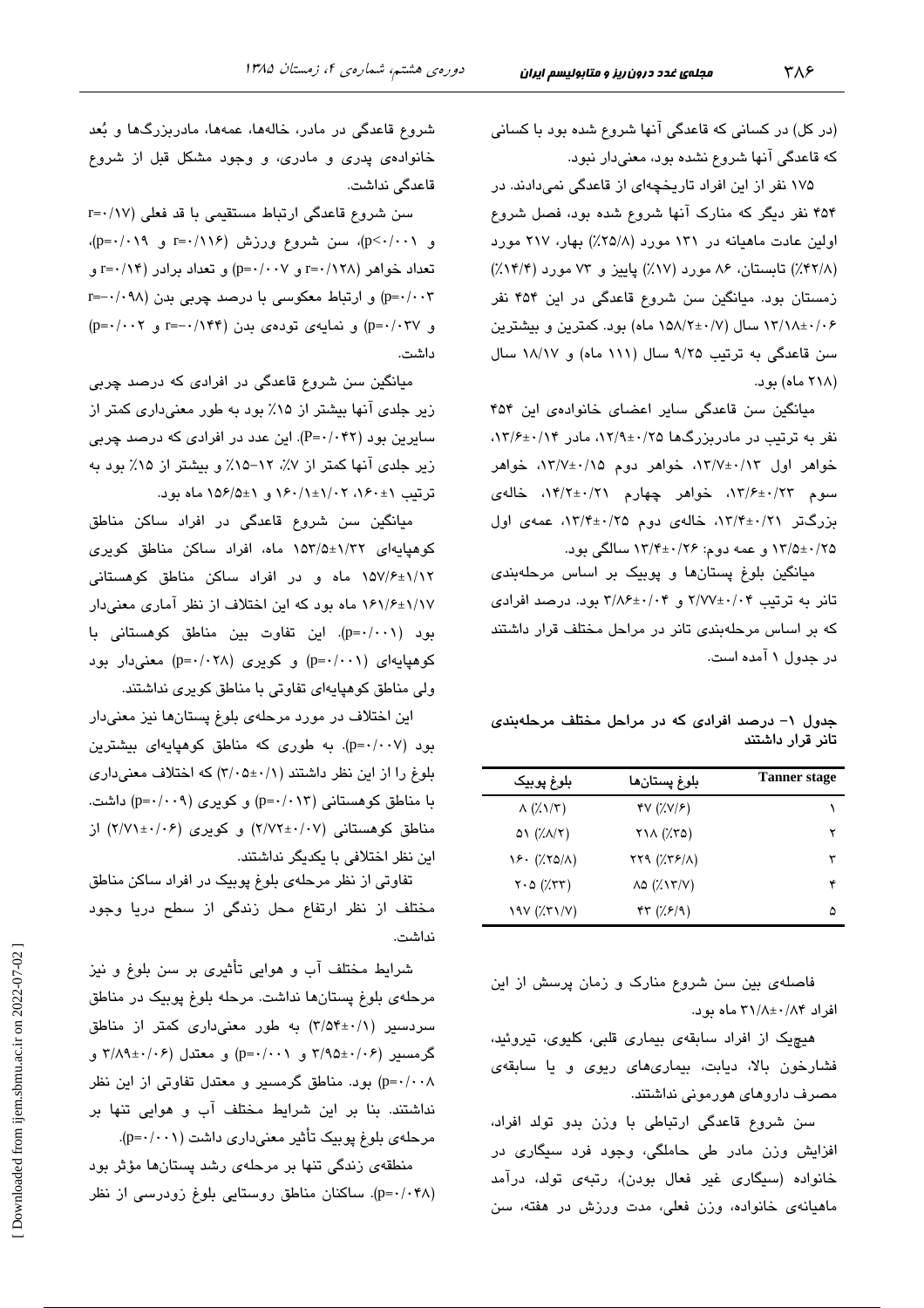رشد پستانها در مقایسه با مناطق شهری داشتند (۳۶/۴±۰/۳۶ در برابر ۲/۷۶±۰/۰۴۱ (p=۰/۰۴۱).

میزان تابش آفتاب در محل سکونت افراد ارتباطی با هیچ يک از معيارهاي بلوغ (سن بلوغ، مرحله بلوغ پستانها و رشد موهای ناحیه پوبیس) نداشت.

اگرچه میانگین سن شروع قاعدگی در افرادی که رشتهی ورزشی آنها هندبال بود، کمتر از بقیه بود (۱/۶۵±۱۵۵/۲۴ ماه) و در سایر رشتهها نیز به ترتیب در والیبال ۱/۱۲±۰/۸۹۸، بسکتبال ۱/۴۱±۱/۹۸، بدمینتون ۲/۰۷±۲/۲۲ و پینگپنگ ۲/۶۹±۲/۶۹ ماه بود، این اختلاف از نظر آماری معنیدار نبود. مرحلهی بلوغ پستانها (p<٠/٠٠١) و رشد موهای ناحیهی پوبیس (p<٠/٠٠١) در رشتههای مختلف ورزشی اختلاف معنیداری از نظر آماری داشت (جدول ۲).

جدول ٢- مرحلهى بلوغ پستانها و رشد موهاى ناحيهى پوبیس در رشتههای مختلف ورزشی

| بلوغ ناحيه پوبيس                                 | بلوغ پستانها                                   | رشته ورزشى |
|--------------------------------------------------|------------------------------------------------|------------|
| $f/\lambda + \cdot$ /.9                          | $\Upsilon/\Upsilon \pm \cdot/\Upsilon$         | هندىال     |
| $\mathbf{f} \pm \cdot / \cdot \mathbf{V}$        | $Y/\Lambda \pm \cdot / \cdot V$                | واليبال    |
| $\Upsilon/\Delta\Lambda \pm \cdot/\cdot \Lambda$ | $Y/\mathcal{F}\mathcal{F} \pm \cdot / \cdot V$ | بسكتبال    |
| $Y/V$ + $\cdot/$                                 | $Y/\Delta f \pm \cdot / \sqrt{}$               | بدمينتون   |
| $\frac{1}{2}$                                    | $Y/Y\Lambda_{\pm}$ . $/\Lambda$                | پینگ پنگ   |

میانگین سن منارک در فصول مختلف سال اختلاف آماری معنی داری داشت (p=۰/۰۴۷). کمترین میانگین مربوط به افرادی بود که در فصل بهار (۱/۳۴±۱۵۵/۹) اولین قاعدگی خود را تجربه کرده بودند. بعد از آن به ترتیب تابستان (١/٨٣±١/١٨٩)، يابيز (١/٧±١/٥٩/٧) و زمستان (١/٩٢±١/٢) قرار داشتند. آنالیز post hoc نشان داد که این اختلاف تنها بین بهار و زمستان معنی دار است (p=٠/٠٣٨).

میانگین وزن و قد افرادی که به سن بلوغ رسیده بودند و سایر افراد مورد مطالعه که هنوز منارک آنها شروع نشده بود در جدول ۳ نشان داده شده است. همانطور که مشاهده میشود این افراد به طور معنیداری دارای وزن و قد بیشتری نسبت به افرادی هستند که منارک آنها شروع نشده است. البته سن این افراد نیز به طور معنیداری بیشتر است که اختلاف قد و وزن هم میتواند به همین امر مربوط باشد.

 $p = \cdot / \cdot \cdot \cdot x^2 = \cdot / \cdot \cdot \cdot$ مدل معنی داری (۰٫۹۹  $r^2 = \cdot / \cdot \cdot \cdot$ منارک در این افراد به دست آمد. مدل رگرسیونی نشان داد  $(p<\cdot/\cdot\cdot)$  که سن منارک با استفاده از متغیرهای قد فعلی ارتفاع محل زندگی از سطح دریا (p<۰/۰۰۱)، تعداد برادر (p=٠/٠٠۶) و تعداد خواهر (p=٠/٠٠٨) قابل پیش بینی است (جدول ۴).

جدول ۳– میانگین وزن، قد و سن افرادی که به سن بلوغ رسیده بودند و سایر کسانی که هنوز منارک آنها شروع نشده بود

| مقدار P                               | افرادی که به سن بلوغ نرسیدند |                          | افرادی که به سن بلوغ رسیدند |              |                   |       |               |
|---------------------------------------|------------------------------|--------------------------|-----------------------------|--------------|-------------------|-------|---------------|
|                                       | ـخطا <i>ی</i> معیار          | ميانگين                  | تعداد                       | خطای معبار   | مىانگىن           | تعداد |               |
| $\langle \cdot   \cdot \cdot \rangle$ | $\cdot/\vee$                 | $\Delta \frac{1}{2}$     | ۱۷۲                         | $\cdot$ /۳   | $\Delta f/\Delta$ | ۴۵۱   | وزن (کیلوگرم) |
| $\langle \ldots \rangle$              | .19                          | 109/1                    | ۱۷۲                         | $\cdot/\tau$ | 1821              | ۴۵۱   | قد (سانتيمتر) |
| $\langle \ldots \rangle$              | 1/5                          | $\lambda \lambda / \tau$ | ۱۷۵                         | .797         | ۱۹۰               | ۴۵۴   | سن (ماه)      |

جدول ۴– متغیرها و ضرایب مدل رگرسیونی پیشگوییکنندهی زمان منارک (ماه)

| مقدار P                               | ضرایب استاندارد شده      | ضرایب غیر استاندارد           |              | متغىرها             |
|---------------------------------------|--------------------------|-------------------------------|--------------|---------------------|
|                                       | <b>Beta</b>              | <b>Standard error</b>         | B            |                     |
| $\langle \cdot   \cdot \cdot \rangle$ | $\cdot$ / $\vee\vee\vee$ | $\cdot$ /117                  | $\cdot$ /۴۰۴ | قد فعلي             |
| $\langle ./ \rangle$                  | $-\cdot/\sqrt{2\pi}$     | $\cdot$ /VA9                  | $-Y/VVY$     | ارتفاع از سطح دریا* |
| $\cdot/\cdot\cdot$ ۶                  | .7157                    | .7044                         | ۱/۴۹         | تعداد برادران       |
| $\cdot/\cdot\cdot\wedge$              | $\cdot$ /15 $V$          | .7870                         | 1/171        | تعداد خواهران       |
| $\langle ./ \rangle$                  |                          | $\lambda/\cdot\lambda\lambda$ | 97/V         | مقدار ثابت          |

\*: ١- کوهستانی، ٢- کوهیایهای و ٣- کویری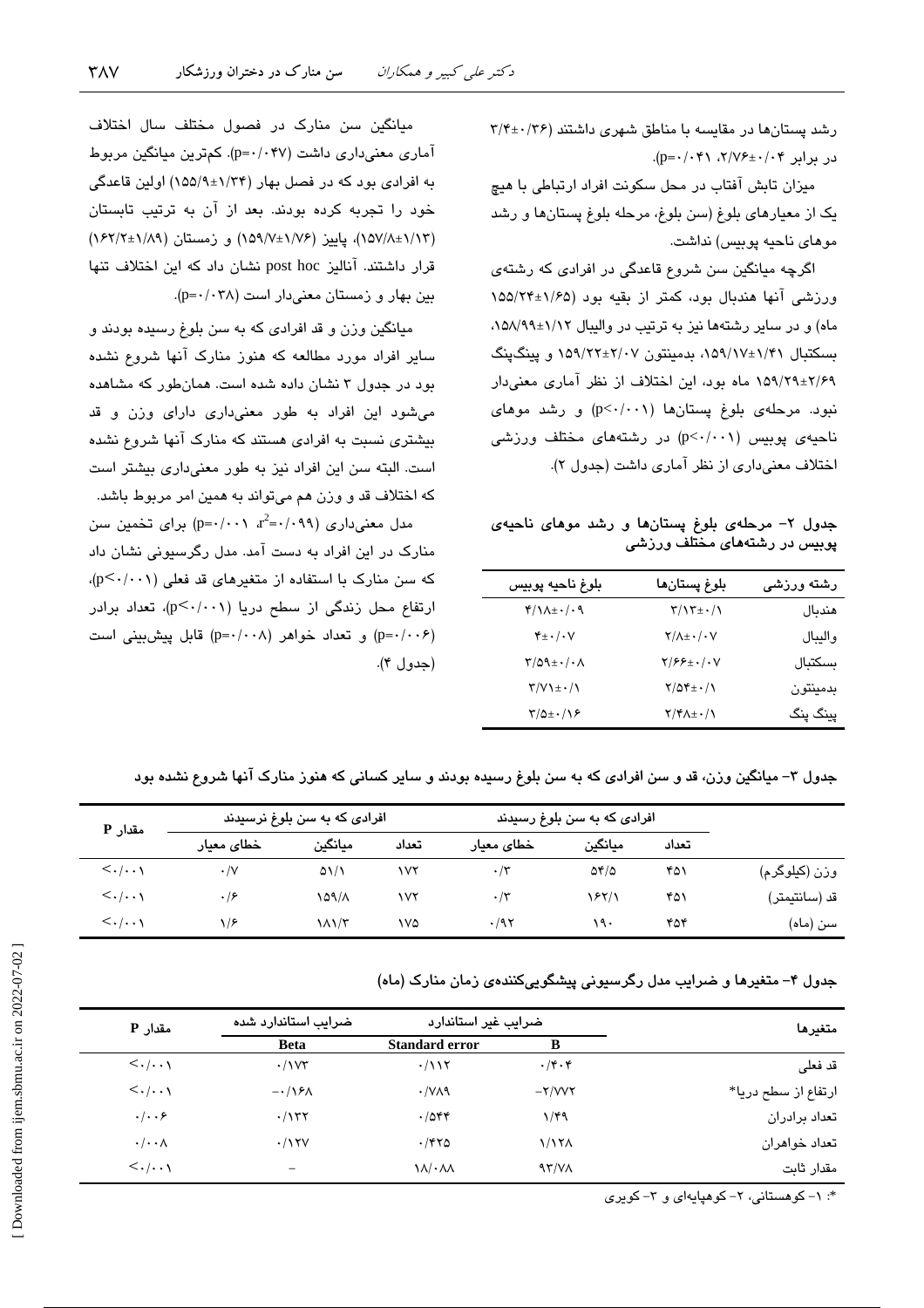شدید است.<sup>۱۶</sup> سن شروع ورزش ارتباط مستقیمی با سن شروع منارک داشت که نشانگر اثر مثبت ورزش خفیف بر شروع زودتر منارک است. از طرف دیگر، مطالعههای دیگر معتقد به تأخیر شروع منارک در افرادی هستند که قبل از بلوغ، تمرینات شدید ورزشی خود را شروع میکنند. ```

اگرچه به نظر میرسد که اضطراب میتواند باعث تأخیر شروع قاعدگی شود، `` در این مطالعه اختلافی از این نظر بین افرادی که قاعدگی آنها شروع شده بود با افرادی که قاعده نشده بودند، وجود نداشت.

همانطور که میدانیم سن بلوغ پایینتر باعث زودتر بستهشدن فیزهای استخوانی شده و در نتیجه از رشد طولی افراد میکاهد.<sup>۱۹</sup> در این مطالعه نیز بلوغ زودتر با قد کوتاهتر همراهی داشت. یعنی افراد فاقد کوتاهتر، زودتر منارکشان شروع شده بود. یک مطالعه هندی نیز نشان داد که دختران با منارک دیررس، به طور متوسط، قد بلندتری به نسبت وزن، از افراد دارای بلوغ زودرس دارند. <sup>۲۰</sup>

در مطالعهای که اخیراً بر روی ژیمناستهای ریتمیک یونانی و کانادایی انجام شده است، تأخیر در منارک، اختلالهای (بینظمیهای) قاعدگی و چربی بدنی کمتر در این افراد در مقاسیه یا گروه شاهد دیده شد. ٔ

بُعد خانوار (تعداد خواهر و برادر) بیشتر، ارتباط مستقیمی با افزایش سن منارک داشت. شاید ایجاد شرایط روحي ــ عاطفي يا شلوغي خانواده در اين امر دخيل باشد يا اینکه بعد خانوار و سن دیرتر منارک هر دو ناشی از مسایل دیگر مثل سطح اجتماعی ـ اقتصادی پایین این افراد باشد. درآمد ماهیانهی کمتر از ۳۰۰ هزار تومان در ۶۴٪ این افراد با میانگین بُعد خانوار ۶ نفر گویای سطح اقتصادی متوسط تا پایین این افراد است.

درصد چربی بدن ارتباط معکوسی با سن شروع قاعدگی داشت. شاید درصد چربی پایین با سطح پایینتری از هورمونهای جنسی همراه باشد که این خود باعث تأخیر در بلوغ افراد دارای درصد چربی پایین شده است. از طرف دیگر چاقی بیش از حد نیز میتواند با بیماریهایی همراه باشد که میتوانند از علل تأخیر در بلوغ باشند ولی در این مطالعه با توجه به نمایهی تودهی بدن کمتر از ۲۵ کیلوگرم بر متر مربع در ۹۵/۲٪ افراد اکثر افراد، دارای جثهی طبیعی یا لاغر بودند. نمایهی تودهی بدن در این مطالعه، مانند مطالعههای دیگر،<sup>۹</sup> ارتباط معکوسی با سن شروع منارک

#### بحث

زمان منارک یک موضوع عینی (objective) و قابل اندازهگیری کمی و به معنی زمان شروع بلوغ در دختران است. در آمریکا در مقایسه با اوایل دههی ۹۰، امروزه دختران در سنین پایینتری به بلوغ رسیده و منارک آنها شروع میشود.<sup>۱۲</sup> در طول ۲۰ سال گذشته، سن منارک در مسکو از ۱۲/۶ سال به ۱۳ سال افزایش یافته است.<sup>۱۲</sup> در ایران نیز سن منارک در طول ۹ سال از سال ۱۹۹۰ تا ۱۹۹۹ که به طور معنیداری (p=۰/۰۰۱) از ۱۳/۸۶±۱/۵۱ به ۱/۴۷±۱/۴۵ سال رسیده است.<sup>۱۴</sup> مقایسه یمیانگین سن قاعدگی مادربزرگها به عنوان نسل قدیمیتر با مادرها، خالهها و عمهها به عنوان نسل جدیدتر و فرزندان به عنوان جدیدترین نسل گویای افزایش سن قاعدگی در نسل جدیدتر در مقایسه با نسلهای گذشته است. حتی در خواهران چهارم نسبت به خواهران دیگر این افزایش واضح است. خطای معیار این ارقام گویای این افزایش معنیدار است.

یکسان بودن شرایط ژنتیک، خانوادگی، اقلیمی و تغذیهای در هر خانواده امکان مقایسهی خواهران را از نظر سن شروع منارک کاملاً فراهم میکند. علیرغم این که منابع معتقد به کاهش سن منارک طی گذشت زمان هستند،<sup>۳،۱۵</sup> در این افراد الگویی متفاوت مشاهده شد که میتواند به علت ورزشكار بودن اين افراد باشد. البته با ورزش مقدار ميانگين کمتر از ۶ ساعت در هفته که در افراد مورد مطالعه دیده شد، این افراد ورزشکار حرفهای محسوب نمیشوند. ٔ` به علاوه خواهران این افراد، که در مورد ورزشکار بودن آنها اطلاعات دقیقی در دست نیست، دارای میانگین سن منارک بالاتری بودند. اگرچه میانگین سن شروع منارک در ۴۵۴ نفری که به سن بلوغ رسیده بودند ۱۳/۲ سال بود، در ۱۷۵ نفر هنوز منارک شروع نشده بود یعنی سن شروع منارک در این افراد ۱۳/۲ سال هم بود. بنا بر این نه تنها کاهشی در سن شروع منارک وجود نداشت بلکه افزایش هم دیده شد. این مسأله کاربرد بالینی، آموزشی و اجتماعی مهمی دارد.

میانگین سن شروع ورزش در این افراد ۱۰/۸ سالگی با میانگین ۶/۵ ساعت در هفته و میانگین سن شروع منارک ۱۳/۲ سالگی بود. این شاخص گویای شدت ورزش قبل از شروع منارک است که نسبتاً متوسط تا خفیف به نظر میرسد. ورزش بیشتر از ۷ ساعت در روز نشانگر ورزش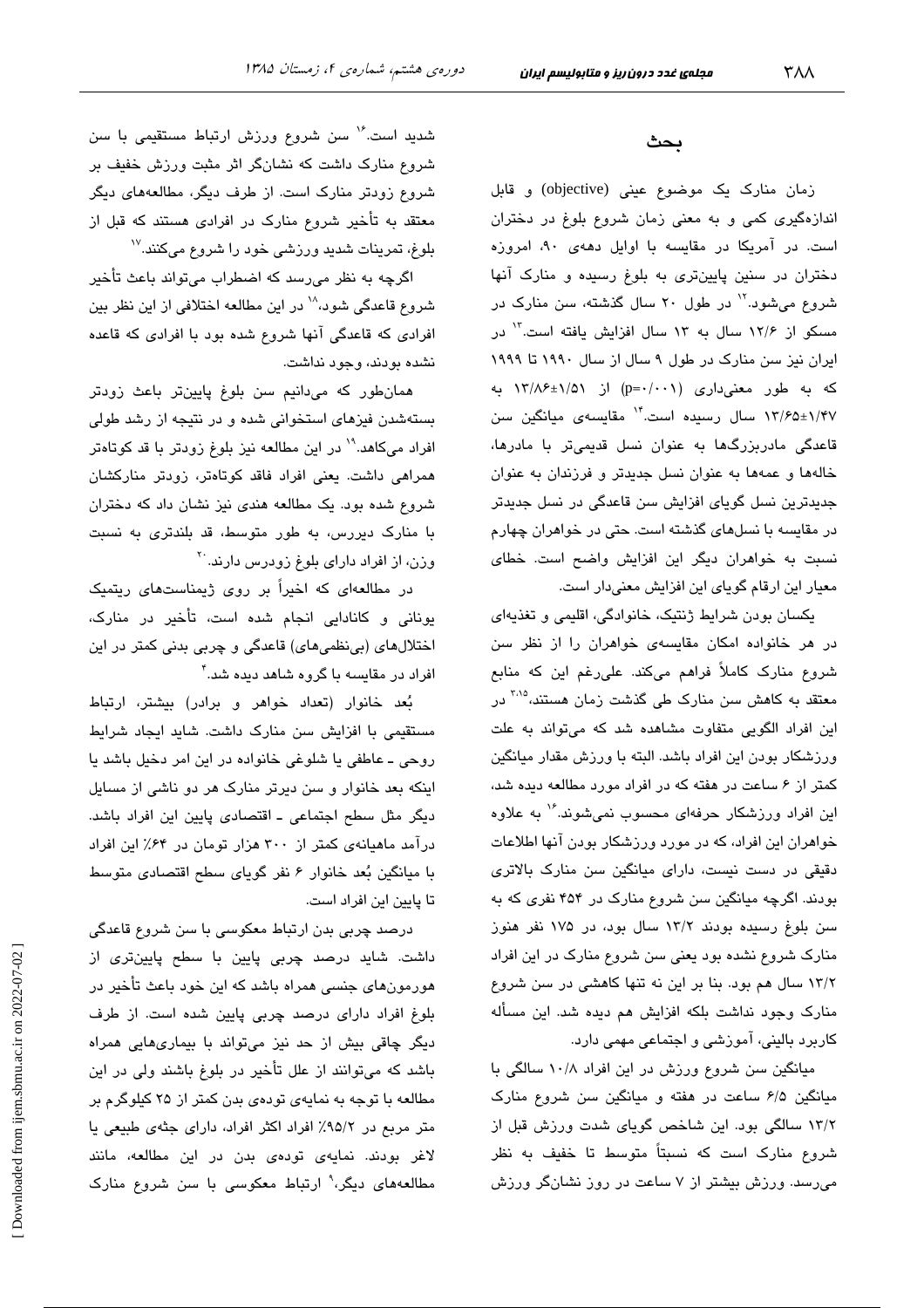داشت. در مطالعهای روی ۱۴۷ زن جوان بالغ هندی نشان داده شد که دختران با سن بلوغ زودرس (١١-١٠ سالگی) وضعیت جسمانی کوچکتری (طولی ـ عرضی) و چربی زیر جل*دی* بیشتری داشتند. <sup>۲۰</sup> به نظر میرسد که عدم ارتباط وزن با سن شروع منارک در مطالعهی حاضر به علت عدم تفاوت معنی دار وزن افراد مورد مطالعه با یکدیگر باشد، با این حال در قد افراد در این مطالعه ارتباط مستقیمی با سن شروع منارک داشت. مطالعهی زاخاریاس و همکاران بر روی ۷۸۱ دختر آمريكايي با سطح اجتماعي - اقتصادى متوسط نشان داده دخترانی که زودتر به سن منارک می رسند دارای قد بلندتر و وزن بیشتری از دختران قبل از سن منارک هستند، اما بلوغ جنسی و فیزیکی با هم رخ میدهند.<sup>۲۱</sup> در مطالعهی حاضر نیز وزن و قد افرادی که به بلوغ رسیده بودند بیشتر از سایرین بود که البته این اختلاف ساختگی به نظر می رسد زیرا افرادی که منارک آنها شروع شده بود دارای سن بیشتری نیز بودند و طبیعی است که قد و وزن بیشتری هم داشته باشند. مطالعههایی که برای بررسی ارتباط نمایهی تودهی بدن با سن شروع منارک طراحی شدهاند نشان دادهاند که دخترانی که زودتر منارک آنها شروع میشود چاقتر از بالغان هستند.<sup>۲۲</sup> مطالعههای دیگر در زمینهی ارتباط نمایهی تودهی بدن و سن شروع منارک نشان دادهاند که عوامل محیطی و تغذیهای نیز مانند عوامل ژنتیک میتوانند در این امر مؤثر باشند.<sup>۲۲–۲۲</sup> این تئوری که تغذیهی بهتر و افزایش چربی بدن دلیلی بر منارک زودرس میباشد با مشاهدهی افزایش پیوسته و آرام وزن بدن و شیوع چاقی در کودکان آمريکايي طي دهههاي گذشته تا حدي تأييد مي شود.<sup>۲۸</sup> مطالعههای دیگر نیز نشان دادند که ریباند چربی در اطفال دارای نمایهی تودهی بدن بیشتر زودتر رخ میدهد.<sup>۲۹</sup> بنا بر این آموزشهای مورد نیاز در این زمینه باید برای دختران چاقتر زودتر شروع شود.<sup>۱۲،۳۰</sup> در مطالعهی حاضر نیز افراد چاقتر بر اساس درصد چربی زیر جلدی دارای سن شروع منارک پایینتری بودند.

در انگلستان مطالعه روی ۱۱۱۶ دختر ۱۶–۱۲ ساله نشان داد که میانگین سن اولین عادت ماهانه ١٢ سال و ١١ ماه است که در مقایسه با ۳۰-۲۰ سال گذشته تنها کمتر از ۶ ماه كاهش داشته است.<sup>۳۱</sup>

این رقم همان عددی است که منابع آمریکایی ٔ نیز نشان دادهاند. آنها معتقد به کاهش ۳-۱ ماه در سن اولین قاعدگی به ازای هر دهه هستند. مطالعه در دختران انگلیسی<sup>۳۰</sup> نشان

داد که ۱۲٪ آنها اولین قاعدگی خود را در سنین دبستان تجربه میکنند. اهمیت این امر در لزوم توجه به امکانات بهداشتی و در اختیار قرار دادن اطلاعات و آموزشهای لازم در این زمینه به دختران در این سنین است تا پوشش فراگیر و مناسبی به وجود آید. مسایل روحی ـ روانی نیز بسیار مهم است و در کنار امکانات مذکور، از ارزش ویژهای برخوردار است که نیاز به برنامهریزی در این زمینه را در سنين پايين براي دختران كاملاً بيان ميكند.

از طرف دیگر شروع این آموزشها برای افراد ساکن مناطق کوهپایهای، کویری و افراد دارای قد بلندتر یا افرادی که در خانوادههای شلوغ زندگی میکنند باید زودتر صورت گیرد زیرا این افراد دارای منارک زودرس هستند.

مطالعههای دیگر نیز تأثیری مشابه نتایج مطالعهی حاضر در مورد نمايهي تودهي بدن، چاقي، سطح اقتصادي ــ اجتماعی و بعد خانوار را بر سن منارک نشان دادهاند.<sup>۳۲</sup>

فصل شروع قاعدگی در اکثر افراد (۴۲/۸٪) تابستان بود. لذا گرمی هوا از عوامل مؤثر در شروع منارک به نظر می رسد. آرامش بیشتر در این فصل به علت تعطیلات نیز شاید از عوامل مؤثر در شروع منارک در فصل تابستان ىاشد.

افراد ساکن مناطق کوهستانی دیرتر دچار منارک شده بودند که این نیز دلالت بر اثر سردی هوا در تأخیر شروع سن منارک دارد. منابع نیز نشان دادهاند که ارتفاع کمتر محل زندگی و نزدیکی به استوا باعث شروع زودتر منارک مے شود. ۳

در این مطالعه سن شروع منارک بر اساس یادآوری بود و ممكن است دقيق نباشد. همچنين فاصلهى بين سن شروع منارک و زمان پرسش از این افراد ۳۱/۸±۰/۸۴ ماه بود. در مطالعههای مشابه این رقم در حدود ۳ سال بود.<sup>۱۲</sup> مطالعههای دیگر نشان دادهاند که در این محدودهی زمانی یادآوری سن منارک توسط این گروه سنی کاملاً دقیق است." به هر حال مطالعههای دیگر معتقدند که فاصلهی بیشتر از این، میان زمان شروع منارک تا پرسش از دختران راجع به زمان شروع منارک، باعث کاهش دقت نتایج میگردد.<sup>۳۵</sup> به تازگی نیز مطالعهای، همبستگی قوی معنیداری را (۷۹/۰=<sub>1</sub> p=۰/۰۰۱) بین سن واقعی و یادآوری شدهی منارک نشان داد.″

مدل رگرسیونی نشان میدهد که قد فعلی افراد (p<٠/٠١)، ارتفاع محل زندگی از سطح دریا (p < · / · · ))، تعداد برادران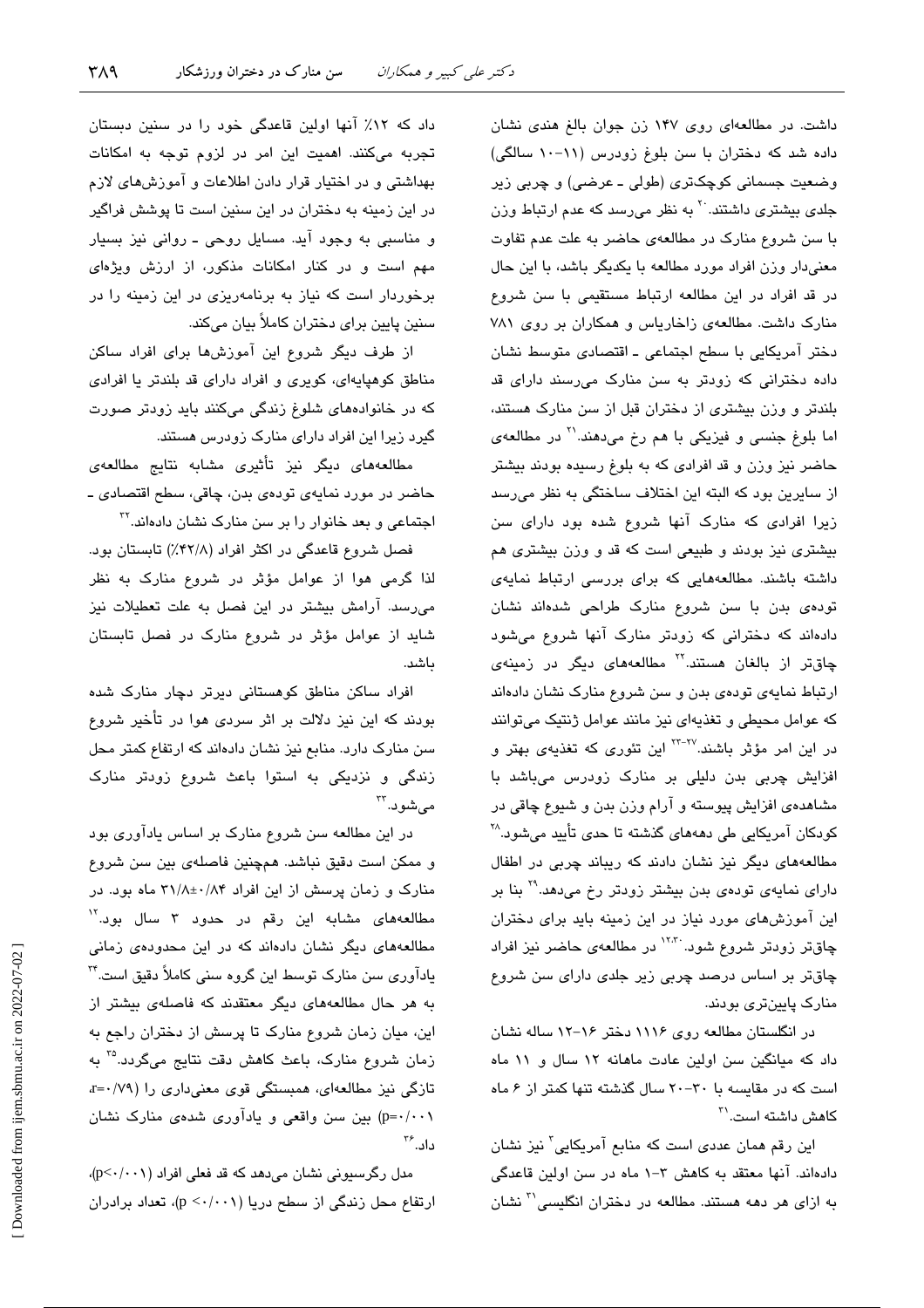(p=۰/۰۰۶) و تعداد خواهران (p=۰/۰۰۸) به ترتیب مؤثرترین عوامل در پیش سنی زمان شروع منارک در این دختران ورزشکار است. ضریب استانداردشدهی بتا که به ترتیب ٠/١٧٣، ١٤٨/٠، ١٢٢٧. و ١٢٧٧. بود گوياى ضريب اهميت این متغیرها است. این مدل نشان می دهد که قد کوتاهتر افراد، بعد خانوار کمتر و ساکن بودن در مناطق کوهیایهای مهمترین عوامل پیشگوییکنندهی شروع زودرس منارک هستند. به عبارت دیگر تأثیر سایر عوامل مؤثر در سن منارک که در آنالیز تحلیلی مطرح شده است از طریق ارتباط آنها با این متغیرها است. متغیرهای رشد فیزیکی مانند وزن و چربی بدن، پیشگویی کنندهی شروع منارک در یک مطالعه مشابه بو دند.۳۷

رشتههای مختلف ورزشی تفاوتی اندک از نظر سن شروع منارک داشتند که معنیدار نبود. منابع معتقدند که سن شروع منارک در بعضی از رشتههای ورزشی بیشتر از

of pediatrics. 16th ed. Philadelphia: Saunders 2000. p.  $52 - 4.$ 

- 11. Smith T. Ethics in Medical Research. New York: Cambridge University Press 1999. p. 12-49.
- 12. Lin-Su K, Vogiatzi MG, New MI. Body mass index and age at menarche in an adolescent clinic population. Clin Pediatr 2002; 41: 501-7.
- Iampol'skaia IuA. Dynamics of puberty levels in girls of Moscow. Gig Sanit 1997; (3): 29-30
- 14. Mohammad K, Zeraati H, Majdzadeh R, Karimloo M. Evaluating the trend of change in the mean onset age of menarche in Iranian girls. J Reproduct & Infertil 2006;6(5): 523-30.
- 15. Blythe MJ, Rosenthal SL. Female adolescent sexuality. Promoting healthy sexual development. Obstet Gynecol Clin North Am 2000; 27: 125-41.
- 16. Theintz G, Ladame F, Howald H, Weiss U, Torresani T, Sizonenko PC. The child, growth and high-level sports. Schweiz Z Med Traumatol 1994; (3): 7-15
- 17. Broso R. Subrizi R. Gynecologic problems in female athletes. Minerva Ginecol 1996; 48: 99-106.
- Tahirovic HF. Menarchal age and the stress of war: an 18. example from Bosnia. Eur J Pediatr 1998; 157: 978-80.
- Huanjiu Xi, Jinping Li, Xuejing Gu. Epiphysis- $19<sub>1</sub>$ diaphysis fusion in the long bones forming knee joint of the rural children and youths in Kalyuan, Liaoning. Acta Anthropol. Sin 1995; 14: 157-61
- 20. Sharma K, Talwar I, Sharma N. Age at menarche in relation to adult body size and physique. Ann Hum Biol 1988; 15: 431-4.
- 21. Zacharias L, Rand NAI, Wurtman R. A prospective study of sexual development and growth in American girls: the statistics of menarche. Obstet GYnecol Surv 1976; 31: 325-37.
- 22. Baker ER. Body weight and the initiation of puberty. Clin Obstet Gynecol 1985: 28: 573-9.

ورزشکاران سایر رشتهها است.<sup>۵-۱۰</sup> به هر حال بررس*ی* جامعتر از نظر رشتههای مختلف ورزشی پیشنهاد می شود. با توجه به حضور ۲۴ استان از ۲۹ استان کشور در این مطالعه به نظر میرسد که نتایج این مطالعه به دختران ورزشکار ایرانی که مدت ورزش آنها ۶/۵ ساعت در هفته و

#### نتىجەگىرى

قبل از سن ١١ سالگی باشد، تا جدودی قابل تعمیم است.

به طور کل*ی،* به نظر می<sub>ا</sub>رسد که بعد از کاهش معنیدار سن منارک به علت بهبود کیفیت تغذیه دختران جوان طی دهههای اخیر، امروزه سیر افزاینده آن میتواند ناشی از عادات تغذیهای ضعیف <sub>و</sub> نجوهی زندگی کم تجرک باشد که باعث چاقتر شدن نسل جوان شده است. به هر حال، بعضی از مؤلفان معتقدند که تأخیر اخیر در بلوغ میتواند پاسخی به افزایش استرس های فیزیکی و روانی پاشد. <sup>۳۸</sup>

#### **References**

- 1. Wiest J, Lyle RM. Physical activity and exercise: a first step to health promotion and disease prevention in women of all ages. Womens Health Issues 1997; 7: 10-6
- 2. Adams Hillard PJ. Menstruation in young girls: a clinical perspective. Obstet Gynecol 2002; 99: 655-62
- 3. Ganong WF. Physiology of reproduction in women. In: Decherney AH, Nathan L, editors. Current Obstetric & Gynecological Diagnosis & Treatment. 9th ed. New York: McGraw-Hill 2002. P. 130.
- 4. Klentrou P, Plyley M. Onset of puberty, menstrual frequency, and body fat in elite rhythmic gymnasts compared with normal controls. Brit J Sports Med 2003; 37:490-4
- 5. Baxter-Jones ADG, Helms P, Baines-Preece J, Preece M. Menarche in intensively trained gymnasts, swimmers and tennis players. Ann Hum Biol 1994; 21: 407-15.
- Claessens AL, Malina RM, Lefevre J, Beunen G, 6. Stijnen V, Maes H, et al. Growth and menarcheal status of elite female gymnasts. Med Sci Sports Exerc 1992; 24: 755-63.
- 7. Georgopoulos N, Markou K, Theodoropoulou A, Paraskevopoulou P, Varaki L, Kazantzi Z, et al. Growth and Pubertal Development in Elite Female Rhythmic Gymnasts. J Clin Endocrinol Metab 1999; 84: 4525- $30<sub>C</sub>$
- Constantini NW, Warren MP. Menstrual dysfunction in 8. swimmers: a distinct entity. J Clin Endocrinol Metab 1995; 80: 2740-4.
- $\mathbf{Q}$ Valentino R, Savastano S, Tommaselli AP, D'Amore G, Dorato M, Lombardi G. The influence of intense ballet training on trabecular bone mass, hormone status, and gonadotropin structure in young women. J Clin Endocrinol Metab 2001; 86: 4674-8.
- 10. Needlman RD, Growth and development. In: Behrman RE, Kliegman RM, Jenson HB, editors. Nelson textbook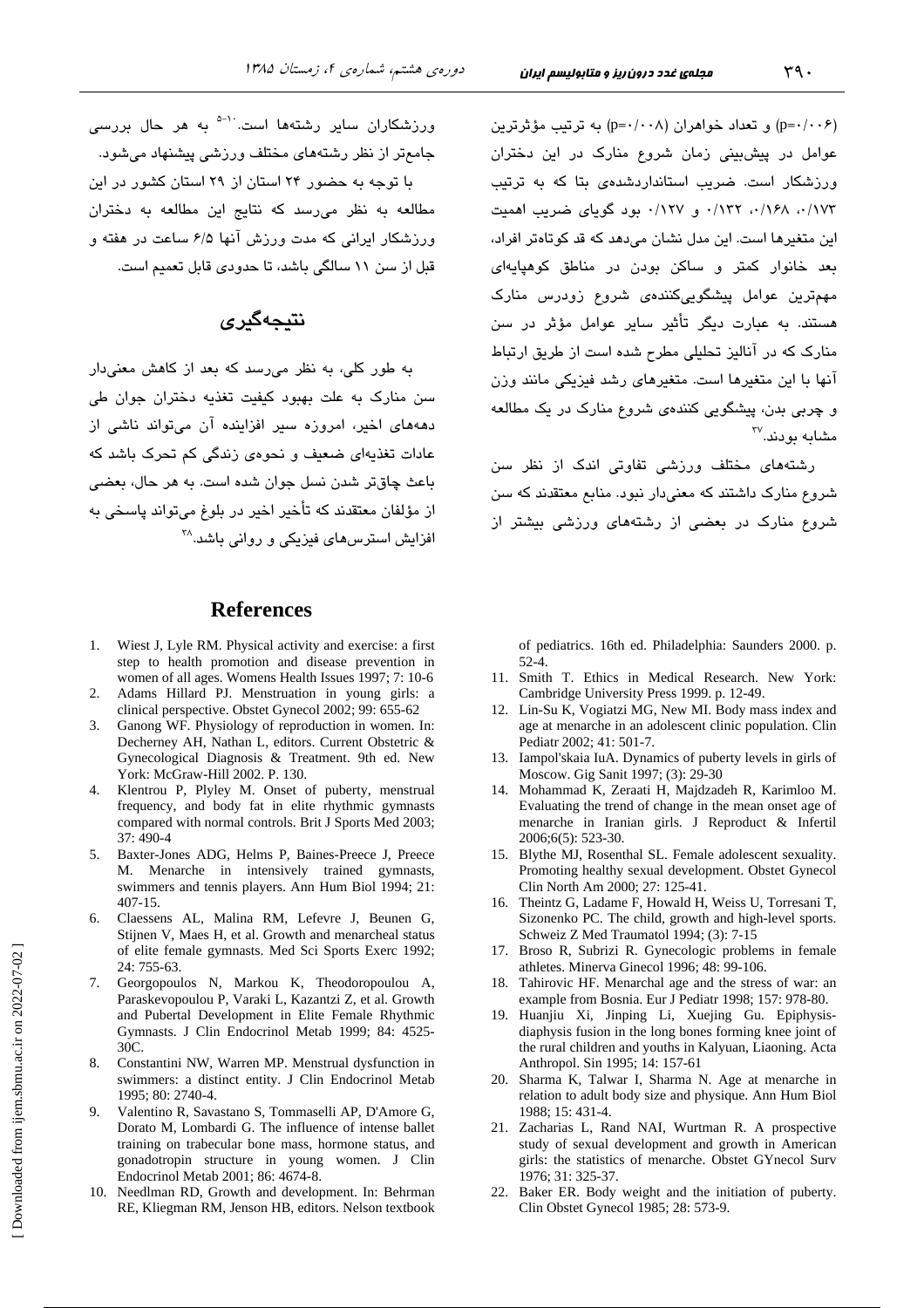- 23. Rolland-Cachera MF, Deheeger M, Guilloud-Bataille M, Avons P, Patois E, Sempe M. Tracking the development of adiposity from one month of age to adulthood. Ann Hum Biol 1987; 14: 219-29.
- 24. Wakeling A, Russell G. Disturbances in the regulation of body temperature in anorexia nervosa. Psychol Med 1970; 1: 30-9.
- 25. Frisch R, McArthur J. Menstrual cycles: fatness as a determinant of minimum weight for height necessary for their maintenantte or onset. Science 1974; 185: 949-51.
- 26. Frisch R. Weight at menarche: similarity for wellnourished and undernourished girls at differing ages, and evidence for historical constancy. Pediatrics 1972; 50: 445-50.
- 27. Frisch R, Revelle R. Height weight at menarche and a hypothesis of critical body weights: and adolescent events. Science 1970; 169: 397-9.
- 28. Ogden CL, Troiano RP, Briefel RR, Kuczmarski RJ, Flegal KM, Johnson CL. Prevalence of overweight among preschool children in the United States, 1971 through 1994. Pediatrics 1997; 99: E1.
- 29. Wiliams S, Dickson N. Early growth, menarche, and adiposite rebound. Lancet 2002; 359: 580-1.
- 30. Manore MM. Dietary recommendations and athletic menstrual dysfunction. Sports Med 2002; 32: 887-901.
- 31. Whincup PH, Gilg JA, Odoki K, Taylor SJC, Cook DG. Age of menarche in contemporary British teenagers:

survey of girls born between 1982 and 1986. BMJ 2001;  $322 \cdot 1095 - 6$ 

- 32. Salces I, Rebato EM, Susanne C, San Martin L, Rosique J. Familial resemblance for the age at menarche in Basque population. Ann Hum Biol 2001; 28: 143-56.
- 33. Gonzales GF, Villena A. Body mass index and age at menarche in Peruvian children living at high altitude and at sea level. Hum Biol 1996; 68: 265-75.
- 34. Damon A, Damon ST, Reed RB, Valadian I. Age at menarche of mothers and daughters, with a note on accuracy of recall. Hum Biol 1969; 41: 160-75.
- 35. Bergsten-Brucefors A. A note on the accuracy of recalled age at menarche. Ann Hum Biol 1976; 3: 71-3.
- 36. Must A, Phillips SM, Naumova EN, Blum M, Harris S, Dawson-Hughes B. Recall of Early Menstrual History and Menarcheal Body Size: After 30 Years, How well do women remember? Am J Epidemiol 2002; 155: 672- 9.
- 37. Merzenich H, Boeing H, Wahrendorf J. Dietary fat and sports activity as determinants for age at menarche. Am J Epidemiol 1993; 138: 217-24.
- 38. Veronesi FM, Gueresi P. Trend in menarcheal age and socioeconomic influence in Bologna (northern Italy). Ann Hum Biol 1994; 21: 187-96.